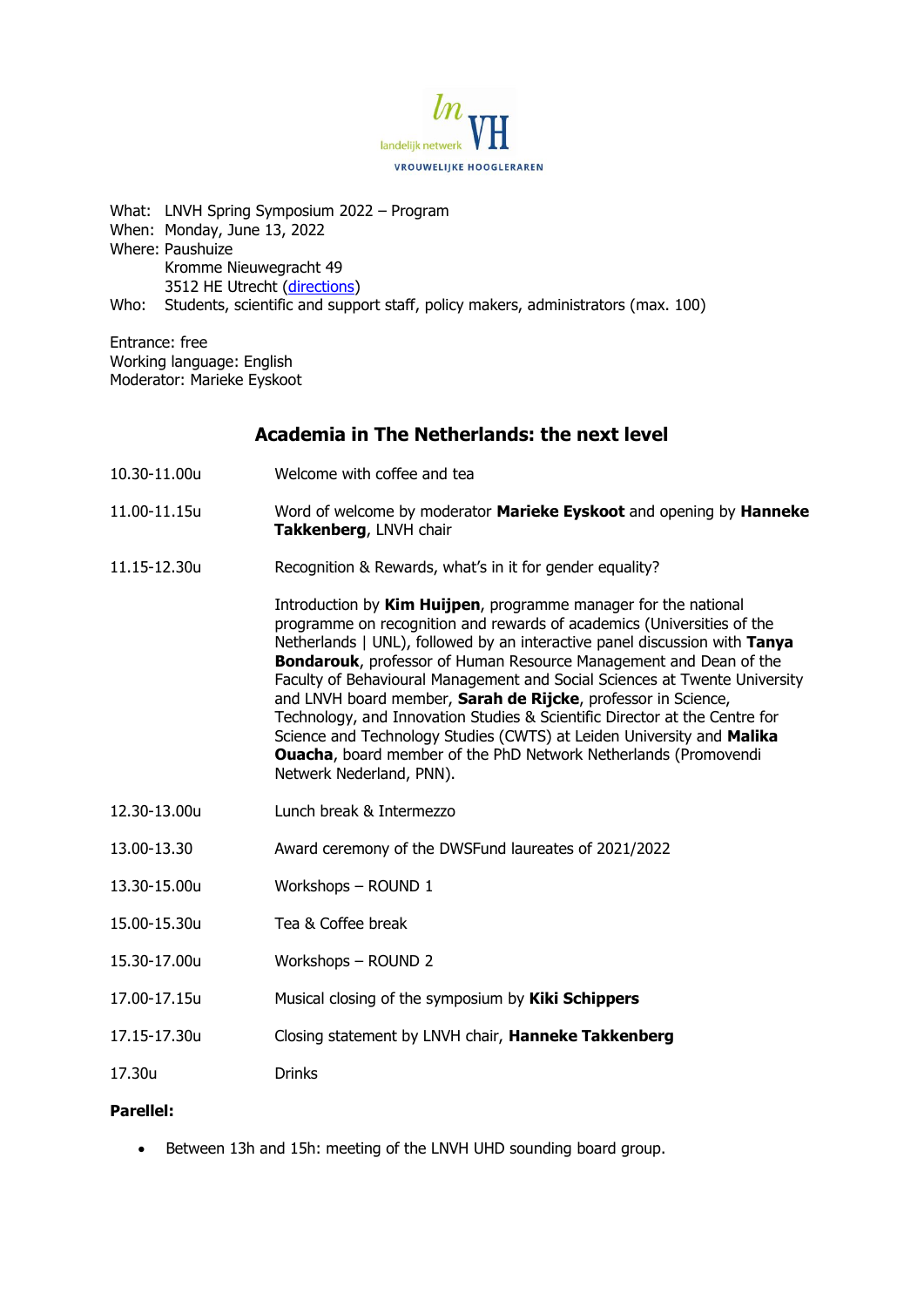### **Workshops LNVH Spring Symposium**

|                                        | Trainer/coach                                     | Theme<br><b>Social safety</b>                                                                                        | Target group              |
|----------------------------------------|---------------------------------------------------|----------------------------------------------------------------------------------------------------------------------|---------------------------|
| workshop 1<br>workshop 2               | Willeke Bezemer<br>Bezemer & Schubad              | Leading socially safe teams<br>Be(coming) an active bystander                                                        | Mid   Advanced<br>All     |
| workshop 3                             | Hélène Webers                                     | <b>Recognition &amp; Rewards</b><br>Organizational change and<br>dealing with resistance in a<br>complex environment | Mid   Advanced            |
| workshop 4<br>workshop 5<br>workshop 6 | Iris Dorreboom<br>Ron Simpson<br>Emma Wong   AOMB | <b>Personal development</b><br>Negotiation & Influence<br>Personal branding<br>Patenting your research               | All<br>Early   Mid<br>All |

# **Workshop descriptions**

Round 1 and round 2 consist of the same workshops

# **Workshop 1 – Leading socially safe teams (mid & advanced career)**

Creating a socially safe working environment is of great importance. Not only for the well-being of your staff, but also for the quality of research in general. How do you create that socially safe environment from a leadership perspective? How do you respond adequately to reports? And how do you contribute to the prevention of misconduct and harassment? This training, led by specialized trainers from Bezemer & Schubad, offers a mix of creating awareness, providing information and practicing conversations with an actor.

#### **Workshop 2 – Be(coming) an active bystander (all)**

Suppose you witness misconduct or inappropriate behavior. Think of bullying, (sexual) harassment, insults, belittling, discriminating etc. It is in that case sometimes quite difficult to speak up. You may not dare, or don't want to be the first to say something about it or you're afraid that others will think you're overreacting. Yet you also know that these kinds of things can seriously ruin the culture at work and lead to a socially unsafe work environment. How can you avoid being paralyzed, from looking away? What can you do when doing nothing is not an option?! How do you combat unwanted behavior? How do you become an active bystander? During this workshop you will be provided with tools to combat unacceptable behaviour, including the behaviour that has been normalised over time. This training, led by specialized trainers from Bezemer & Schubad, offers a mix of creating awareness, providing information and practicing conversations with an actor.

# **Workshop 3 - Organizational change, dealing with resistance in a complex environment (mid & advanced)**

The Dutch research world is constantly evolving. Especially in recent years with increased attention to cultural change and focus on topics such as diversity and inclusion, social safety, and Recognition and Rewards. How do you lead this change? And how do you deal with possible resistance that organizational and cultural change entails, seen from the perspective of the complex environment that is Dutch academia? Find answers to these questions together with experts on organizational change, leadership and early-stage idea validation.